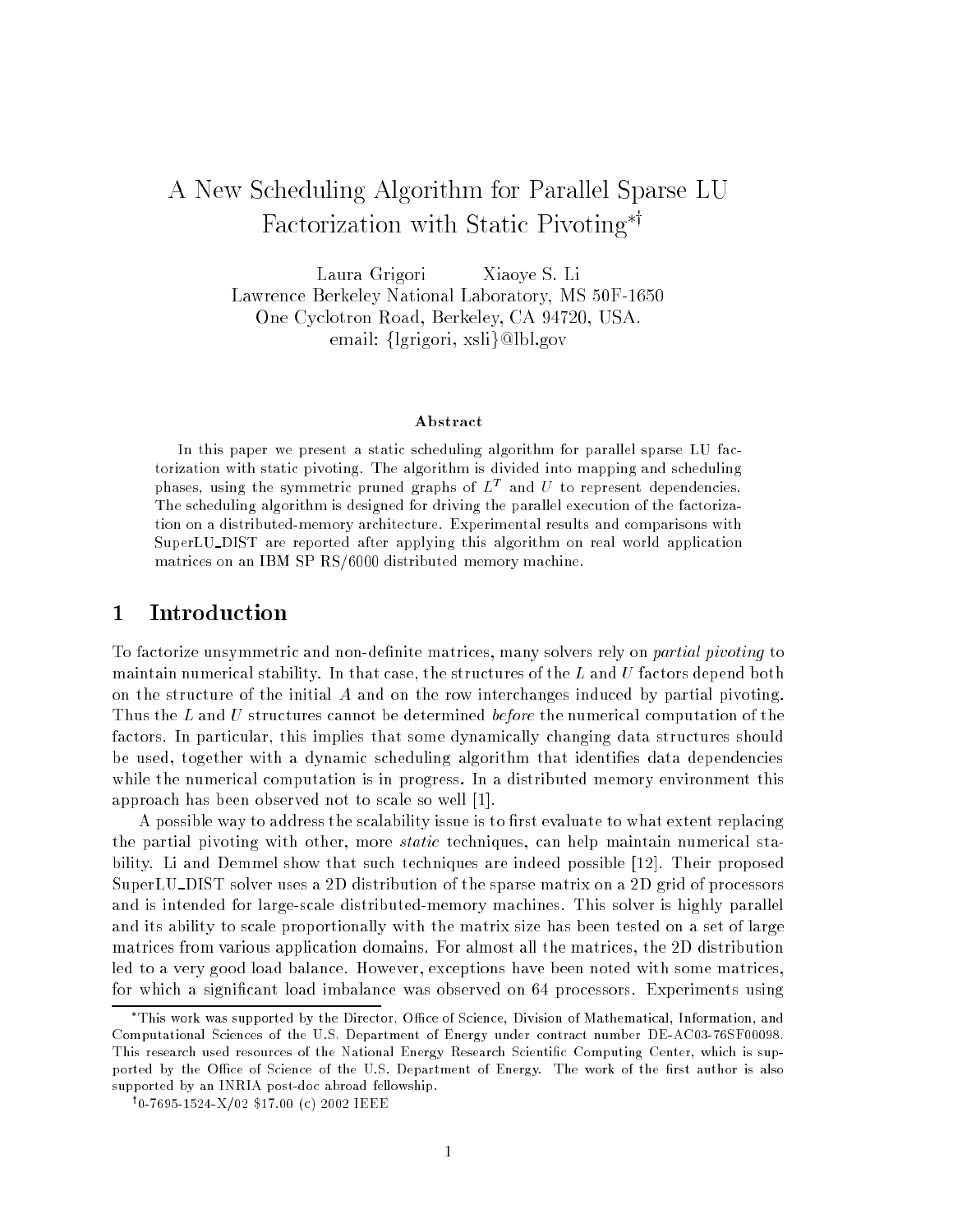the 64 processors of a CRAY T3E [11] showed that the time spent in communication or synchronization represents a significant percentage of the total execution time. Even for the matri
es for whi
h the algorithm s
ales well up to 128 pro
essors, more than 50% of the factorization time was spent waiting to receive messages.

These experiments suggest that further refinements are needed in order to improve the parallel efficiency. Several possibilities exist, among which the most relevant are: use more accurate information about the dependencies between computations, develop more sophisticated functions to map blocks to processors, consider additional scheduling techniques overlapping 
ommuni
ation and 
omputation.

Several mapping and s
heduling algorithms have been proposed in the literature, mainly in the context of the Cholesky factorization. These algorithms use the *elimination tree* [14] to model the parallelism due to the sparsity of the matrix. An example of such an algorithm is the *subtree to subcube mapping*  $[7]$  which leads to good performance if the elimination tree is balan
ed. A generalization of this algorithm for unbalan
ed elimination tree is the proportional mapping algorithm, proposed by Pothen and Sun  $[15]$ . These algorithms map the columns to processors during a top-down traversal of the elimination tree, balancing the load while minimizing the 
ommuni
ation.

Starting from these algorithms, a static scheduling algorithm was developed in the PaStiX solver  $[9]$ . This algorithm is based on two distinct phases. The first phase (partitioning phase) assigns to each supernode  $j$  a set of *candidate* processors. They are obtained by using the proportional mapping algorithm of Pothen and Sun [15]. The second phase (mapping phase) simulates the parallel factorization to order the tasks associated with the computation of each supernode. These tasks are assigned to a subset of processors from the set of 
andidate pro
essors. Thus, the omputation of ea
h supernode will be assigned to only one pro
essor (in 1D distribution) or several pro
essors (in 2D distribution), depending on the workload asso
iated to this supernode and the number of pro
essors in the set of andidate pro
essors.

In this paper we present a static scheduling algorithm for the sparse LU factorization. The main goal is to reduce as much as possible the communication, while balancing the load. Similar to the PaStiX solver, the algorithm uses the first phase to map the supernodes to pro
essors, followed by the se
ond phase to s
hedule the tasks. Our ontributions are as follows. In 
ontrast to most of the existing algorithms whi
h use a tree to represent the dependencies between tasks, we use the symmetric pruned graphs of  $L^\pm$  and  $U$  to represent accurate dependencies between tasks. For the first phase, we develop a generalization of the proportional mapping, and the resulting algorithm represent one of the main 
ontributions of the paper. For the se
ond phase, we use a list s
heduling heuristi
. We show that this scheduling algorithm is especially effective to improve the scalability on large number of pro
essors for very sparse matri
es. Compared with the 2D mapping, the number of messages is significantly reduced from between 9023 and 50682 to between 615 and 3856 on 64 pro
essors. Moreover, the proposed mapping and s
heduling algorithm is fast, with its time complexity linear in the size of the input  $\text{DAG}, i.e.,$  the symmetric pruned graph of U.

The rest of the paper is organized as follows: Section 2 introduces the dependency graphs for the LU factorization with static pivoting, and describes the scheduling algorithm for the graph to minimize the execution time. Experimental results and comparisons with SuperLU\_DIST solver are presented in Section 3, followed by the conclusions and future work in Se
tion 4.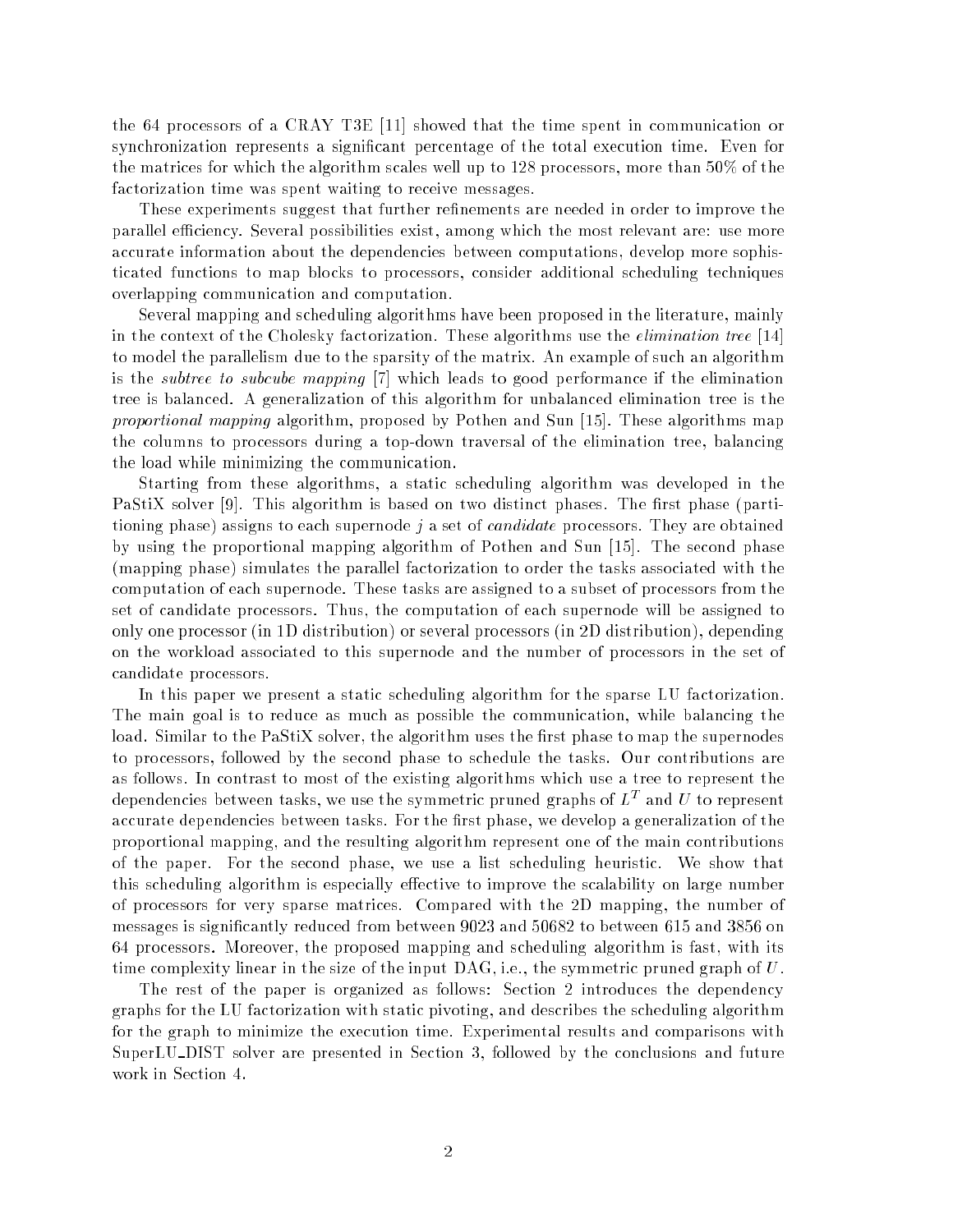#### 2The mapping and s
heduling algorithm

Let a square matrix be partitioned into blocks of submatrices. This is usually obtained by partitioning the columns using the unsymmetric supernodes (columns of  $L$  with the same nonzero structure  $[2]$ . After that, the same partitioning is applied to the rows of the matrix to further break each supernode into blocks of submatrices. We denote by  $U_{kj}$   $(L_{kj})$ a submatrix of  $U(L)$  at row block index k and column block index j. For each column block, we identify two types of tasks. Task  $Factor(k)$  factorizes the column block k and exists for each  $1 \leq k \leq N$ . Task Update(j, k) updates block column k by block column j and exists for  $j < \kappa$  and  $U_{ik} \neq 0.1$  . The sparse LU factorization algorithm can be described as:

for  $k := 1$  to N do for  $j := 1$  to  $k - 1$  with  $U_{jk} \neq 0$  do Perform task  $Update(j, k);$ end for Perform task  $Factor (k)$ ; end for

We use two phases to distribute the data and to schedule the computations, as in the PaStiX solver. In the first phase we assign a set of candidate processors to the computation of ea
h supernode. In the se
ond phase we s
hedule the omputations in order to minimize the execution time. During the second phase, the computation of each supernode is s
heduled on a pro
essor from its 
andidate pro
essors set.

The two phases of the s
heduling algorithm use the dependen
ies between tasks. In the case of an unsymmetric matrix  $A$ , several tools can be used to represent the dependencies:

- $\bullet$  the elimination tree of  $A + A^{\dagger}$  [14];
- $\bullet$  the enfinitiation DAGs of  $L^+$  and  $U$  [8];
- $\bullet$  the symmetric pruned graphs of  $L^-$  and  $U$  [4, 5].

The elimination tree of  $A + A<sup>-</sup>$  is a structure offering simple mampulation and access. This tree can be used to represent the dependencies between supernodes, but it overestimates these dependencies. The elimination DAGs of L and U are the transitive reductions of the graphs of  $L$  and  $U$ , and are a compact way of representing all dependencies between computations, and only those dependencies. But a major disadvantage is their significant amount of construction time.

A good tradeon is to use the symmetric pruned graphs of  $L^-$  and  $U$  . These graphs can be built very efficiently [4, 5]. Even if they introduce redundant dependencies compared to the elimination DAGs, we experimentally observed that they ontain few redundant edges. Thus, they can be used effectively. However, due to their simplicity, we still use the elimination DAGs to develop the theoretical results. Knowing that all these results are also valid if used with the symmetric pruned graphs, our experimental results are based on the symmetric pruned graphs of  $L^-$  and  $U$ .

The details of the *Factor()* and  $Update/$  tasks are not important in describing the algorithms in this paper.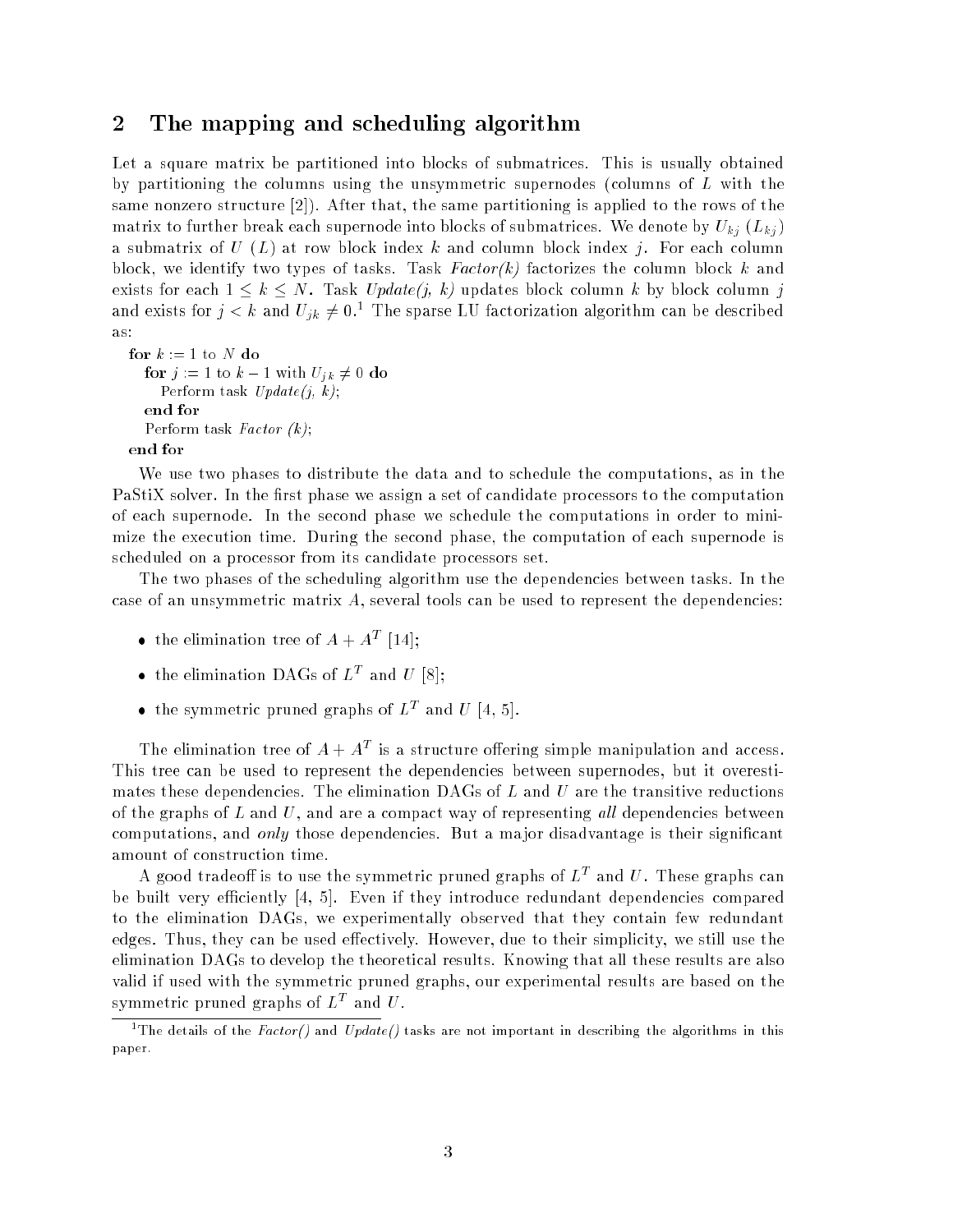#### 2.1Finding a set of candidate processors

The goal of the first phase is to assign a set of processors to each supernode, such that these pro
essors 
an parti
ipate eÆ
iently in the fa
torization of the supernode.

For symmetric matrices, the proportional mapping algorithm [15] attempts to map dependent omputations on the same pro
essor while balan
ing the load. This algorithm uses the elimination tree to represent the dependencies between supernodes. It starts by assigning all processors to the root. Then it considers the subtrees of the root in descending workload order. It assigns to ea
h subtree a subset of pro
essors proportional to the workload of the subtree. The algorithm continues until only one processor is assigned to each subtree. The advantage of this algorithm is that the communication in a subtree is restri
ted to only between the pro
essors assigned to this subtree, thus ensuring a low communication cost.

For unsymmetric matrices, we are interested in using more accurate information on the dependencies between supernodes, and in this case the elimination DAG of  $U$  is helpful. This led us to consider a generalization of the proportional mapping algorithm to the DAGs. At each step of the algorithm, we consider a node i of the graph and its set of processors. Our goal is to assign to each predecessor j of node i a subset of i's processors, such that the communication between node *i* and its predecessors is minimized.

When the proportional mapping algorithm is applied to the elimination tree, each node *j* has only one successor *i*, and assigning to node *j* a subset of processors from the set of pro
essors of i will redu
e the 
ommuni
ation. In the 
ase of the elimination DAG, a node  $i$  has several successors, and it can communicate data to all these successors. The basic idea of our approach is to assign to node  $j$  several processors from its successors. We assign more processors from the successors with whom node  $j$  communicates more. To do so, we include a proportion of the workload associated with  $j$  to the workload associated with each of its successor i. This proportion depends on the communication between j and i.

Since we only want to consider communication between  $j$  and its immediate successors, a new problem arises. Some of the edge  $j \to k$  in the graph of U disappears and occurs as a path of length greater than one in the elimination DAG (e.g.,  $j \to i \to k$ ). So node j needs to update its immediate su
essors and some of its an
estors in the elimination DAG. How do we estimate the communication between node j and its immediate successor i in the elimination DAG? We propose to approximate this as follows. We first compute total communication volume to node  $i$ , including all the incoming edges to  $i$  in the graph of U. We then divide this amount equally among i's immediate prede
essors in the elimination DAG. In other words, all the communication from *i*'s descendents are treated as the communication from i's immediate predecessors, so that the global communication information is retained even in the presen
e of graph 
ontra
tion.

Algorithm 1 considers the floating-point operations to factorize a supernode  $(FSN)$ , the number of predecessors of each supernode in the graph  $(nofred)$ , the volume of communication involved in the factorization of supernode i  $(avgCommIn[i])$ , and the volume of communication from supernode j to its successors (comm $Out[j]$ ). Using this information, the algorithm computes the workload associated with each supernode  $(WSN)$ , taking into account the workload of its predecessors and the communication with its predecessors.

After 
omputing the workload asso
iated with ea
h supernode, we 
an 
ompute the set of candidate processors using Algorithm 2. This algorithm takes as input the dependency  $graph G$ , annotated with the workload and communication, and returns for each supernode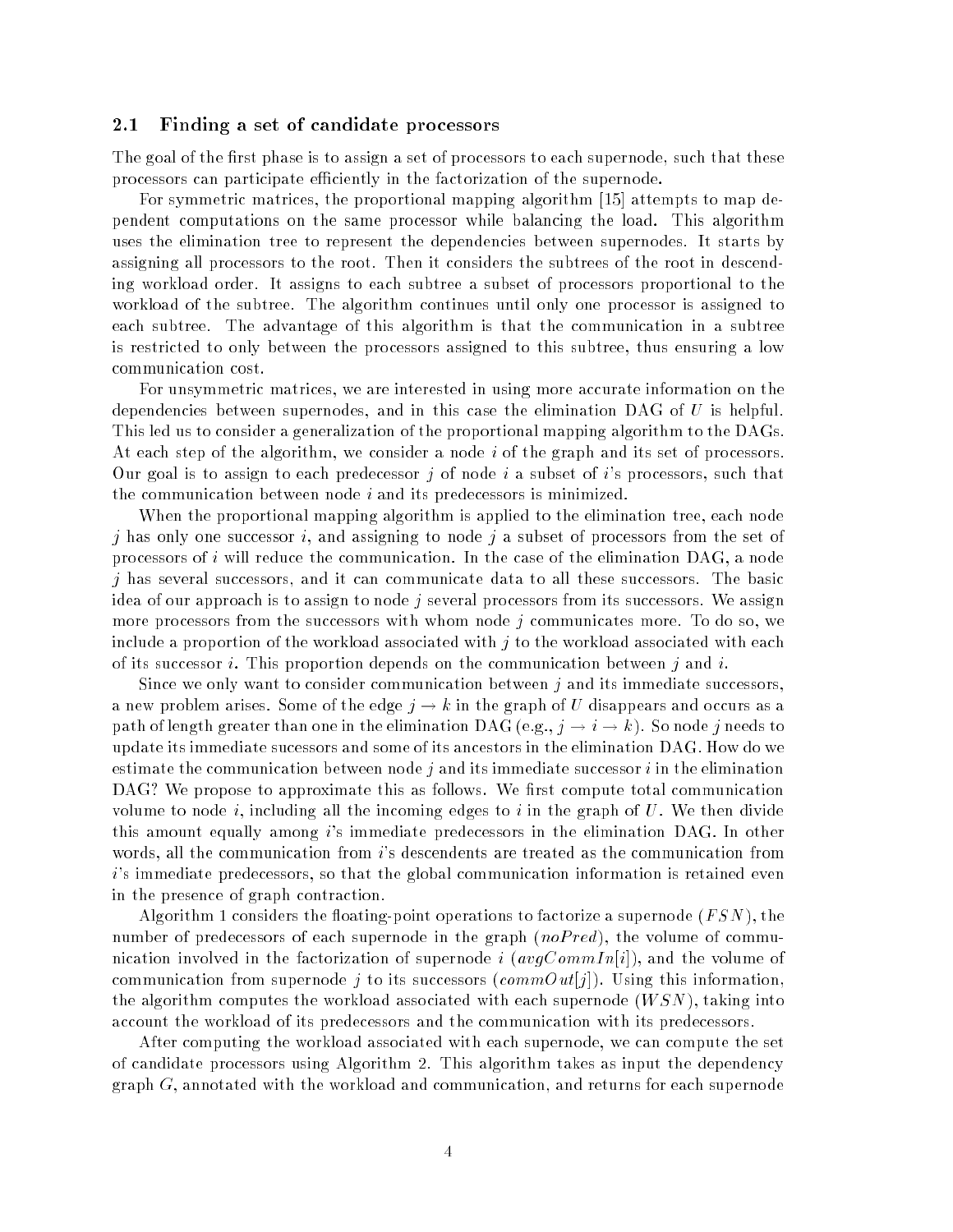Algorithm 1 Compute the communication and the workload of each supernode

```
Input G: graph representing the dependencies between supernodes
for i := 1 to N do
  compute CommIn[i] and FSN[i];
  avgCommIn[i] := CommIn[i]/noPred[i];for each predecessor j of i in G do
    \text{commOut}[j] += \text{avgCommIn}[i]end for
end for
for i := 1 to N do
  WSN[i] := FSN[i];for each predecessor j of i in G do
    WSN[i] + = avgCommIn[i]/commOut[j] * WSN[j];end for
end for
```
a set of candidate processors. We add to the dependency graph G a sink supernode  $N + 1$ , which is used to start the algorithm.

Algorithm 2 is a generalization of the proportional mapping algorithm of Pothen and Sun [15]. The main difference is that for each node i, it considers a proportion of the workload of each predecessor to assign a subset of its processors, taking into account the volume of communication. Note that if the input graph  $G$  is a tree, the algorithm is identical to the proportional mapping algorithm. If G is a tree and i is the parent of j in this tree, then  $commOut[j]$  will be equal to  $avgCommIn[i]$ . Thus the workload associated with supernode i, denoted as  $WSN[i]$ , is equal to the sum of the workloads associated with all the nodes belonging to the subtree rooted at  $i$ , similar to the proportional mapping algorithm of Pothen and Sun.

Now we illustrate the execution of this algorithm on an example matrix  $B$  in Figure 1, where each column corresponds to a supernode and each nonzero element corresponds to a blo
k.

|                | 1 | $\overline{c}$ | 3  | $\overline{4}$ | 5 | 6 | 7 | 8 | 9 |
|----------------|---|----------------|----|----------------|---|---|---|---|---|
| $\mathbf{I}$   |   |                |    |                |   |   |   |   |   |
| $\overline{c}$ |   | ٠              | ●  |                | ٠ |   |   |   |   |
| 3              |   |                | ٠  |                |   |   |   | ۰ | ٠ |
| $\overline{4}$ |   |                |    |                | ۰ |   |   |   |   |
| 5              |   |                |    |                | ٠ |   |   |   | ٠ |
| 6              |   |                |    |                |   | ٠ |   |   |   |
| $\overline{7}$ |   |                | ۰, | ٠              |   | ۰ | ۰ |   |   |
| 8              |   |                |    |                |   |   |   | ۸ |   |
| 9              |   |                | ٠  |                |   | ٠ |   |   |   |

Figure 1: A supernodal matrix  $B = L + U - I$ 

First, we illustrate the exe
ution of the proportional mapping algorithm of Pothen and Sun in Figure 2. This ngure shows the elimination tree of  $B + B^-$ , and each hode of this tree corresponds to a supernode of the supernodal matrix  $B$ . At the right of each node  $i$  we label the information used by the proportional mapping algorithm, i.e.  $FSN$  represents the floating-point operations to compute supernode i, and  $WSN$  represents the load associated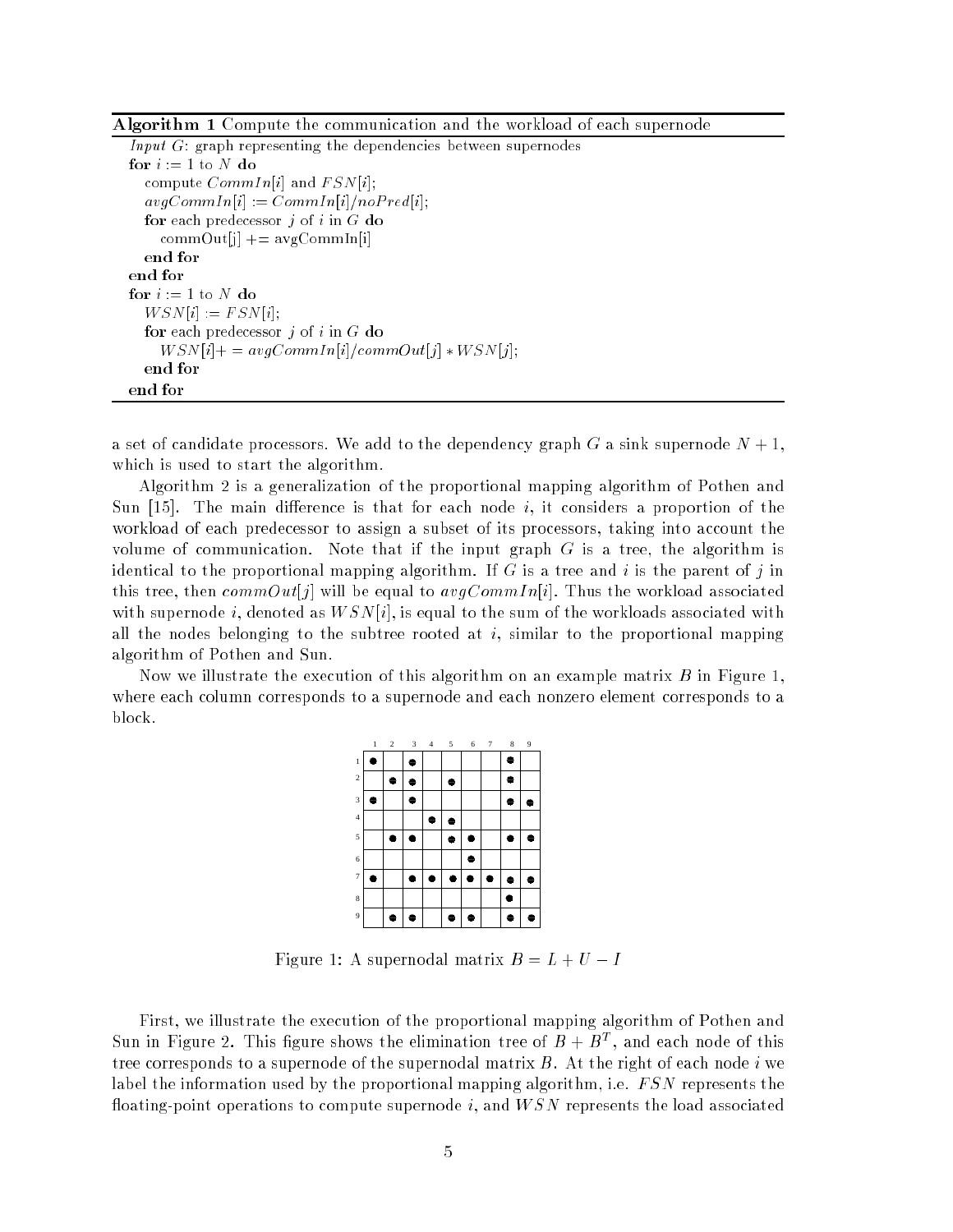Algorithm 2 Generalized proportional mapping algorithm for a DAG

Input:  $G$ : an annotated graph representing the dependencies and workload,  $E$ : set of processors  $proc[N + 1] := E;$ for  $i := 1$  to N do  $proc[i] := \emptyset;$ end for for  $i := N + 1$  to 1 do S := pro
[i℄, := jSj; if <sup>i</sup> has prede
essors then let  $j_1, j_2, \ldots, j_q$  be the predecessors of i, s.t.  $WSN(j_1) \geq \ldots \geq WSN(j_q)$  $WSN[i] - = FSN[i];$ for  $pred := j_1$  to  $j_q$  do w := we que omnore represented we preduce the preduction of k := w=W SN[i℄ - + 0:5; if  $k = 0$  or  $S = \emptyset$  then find a processor p with the least workload from  $proc[i];$  $\textit{proc}[\textit{pred}] \leftarrow \textit{proc}[\textit{pred}] \cup \{p\}$ else if  $k > |S|$  then  $k := |S|$ ; endif c : a subset of a professors from Side  $\mathit{proc}[\mathit{pred}] \leftarrow \mathit{proc}[\mathit{pred}] \cup C$ S S <sup>n</sup> C; end if end for end if end for

with the subtree rooted at supernode  $i$ , which is the sum of the workloads of all the nodes belonging to the subtree rooted at i. At the left of each node i, we represent the set of candidate processors, which later can take part in the computation of supernode i. For example, node 5 disposes of 4 processors, namely  $P_0, P_1, P_2, P_3$ . This node has two sons, 3 and 4. The load of the subtree rooted at 3 represents  $3/4$  of the total load of the subtree rooted at 5, while the load of the subtree rooted at 4 represents  $1/4$  of this load. Thus, node 3 will receive three processors  $P_0, P_1, P_2$ , while node 4 will receive the processor  $P_3$ .

Second, we illustrate the execution of our proportional mapping algorithm on the same example matrix  $B$  in Figure 1. The elimination DAG of  $U$  is shown in Figure 3. Again, the nodes of this graph represent supernodes of  $B$ . In Figure 3 we label at the right of each node its corresponding values in the arrays WSN and FSN. These values are used in Algorithm 2. Moreover,  $avgCommIn[i]$  is labeled on each edge to i, thus the value commOut[j] is the sum of the outgoing edges from j. As an example, the value of the load WSN associated with node 8 is obtained by doing the sum  $50 + 200 + (300 * 6/9) + (250 *$  $6/30$  = 500.

In Figure 4 we present the set of candidate processors assigned to each node by Algorithm 2. In this figure, node 10 was added as a starting point for the execution of the algorithm. Consider node 2. This node communicates mainly with its successor 3, thus it re
eives a pro
essor from node 3 and no pro
essor from node 5. Node 3 ommuni
ates roughly the same amount of data to its two successors, and thus it receives a processor from each one of its successors 8 and 9.

By comparing the results of the executions when using the elimination tree of  $B + B^T$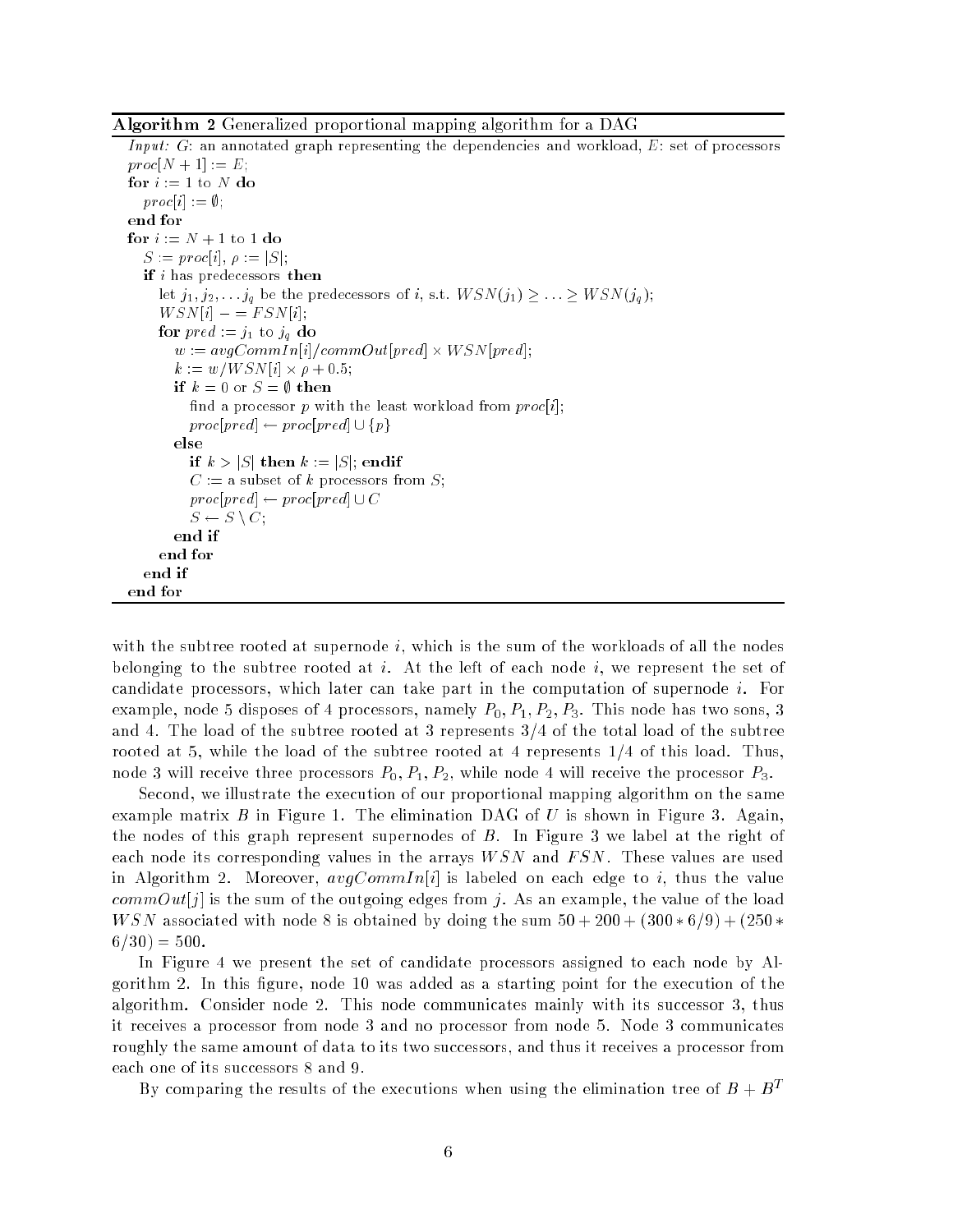

Figure 2: The elimination tree of  $D + D<sup>+</sup>$  corresponding to the matrix in Figure 1



Figure 3: Elimination DAG of U corresponding to the matrix in Figure 1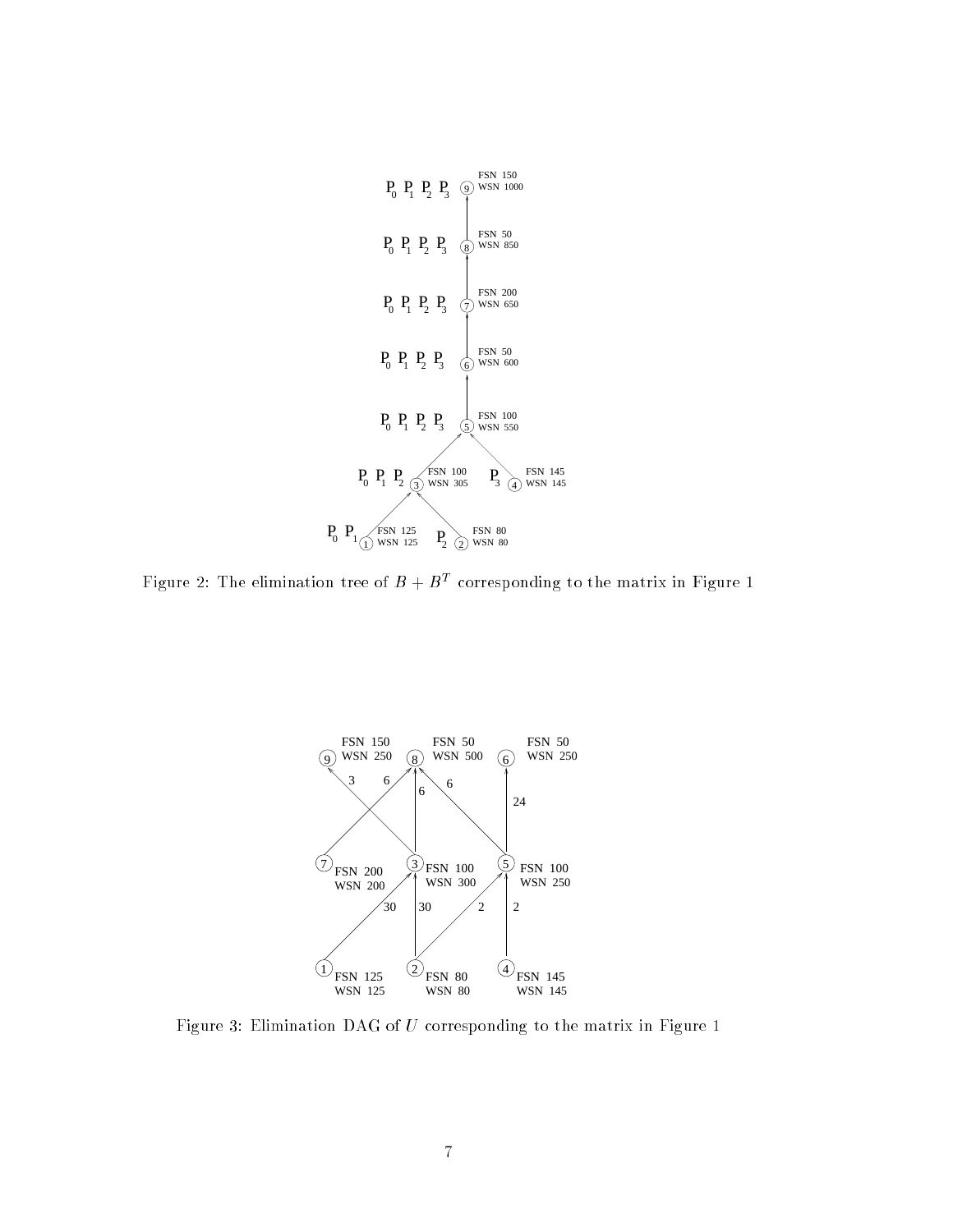

Figure 4: Illustration of Algorithm 2 on the elimination DAG from Figure 3

(Figure 2) and the elimination DAG of  $U$  (Figure 4), we notice that our approach using the elimination DAG tries to minimize the 
ommuni
ation by 
onsidering the dependen
ies between supernodes and their 
ommuni
ation. Node 3 in Figure 2 has re
eived a subset of processors from node 5, even if there is no dependency between supernodes 5 and 3. This is due to the fact that the enfinitiation tree of  $A + A^+$  introduces false dependencies between supernodes.

#### 2.2S
heduling the omputations

After the phase for mapping a supernode to a set of candidate processors, we perform scheduling. We use a list-based scheduling heuristic  $[6, 16]$  in this phase, which assigns the tasks asso
iated with the omputation of ea
h supernode to a pro
essor from the set of andidate pro
essors.

A left-looking approa
h with a 1D distribution of the data is used: the omputaion of a supernode k is assigned to one processor; the updates to supernode k (Update(\*, k)) are executed just before the factorisation of this supernode  $(Factor(k))$ .

With this approach, the elimination DAG of U gives all the dependencies between supernodes computations, and hence it can be used as a dependency graph in the list scheduling algorithm. Each node of this graph corresponds to a supernode. An entry supernode is defined as a supernode with no incoming edges, while an exit supernode is defined as a supernode with no outgoing edges. During the scheduling, a supernode becomes ready when all its prede
essors were s
heduled.

Each supernode has a computation cost, which is the number of floating-point operations performed for this supernode. Each edge is assigned a communication cost, which is equal to the volume of data transferred between its two end supernodes. Using this information, we assign the priority of each supernode as the longest path from this supernode to an exit supernode. The length of the path is the sum of the communication and the computation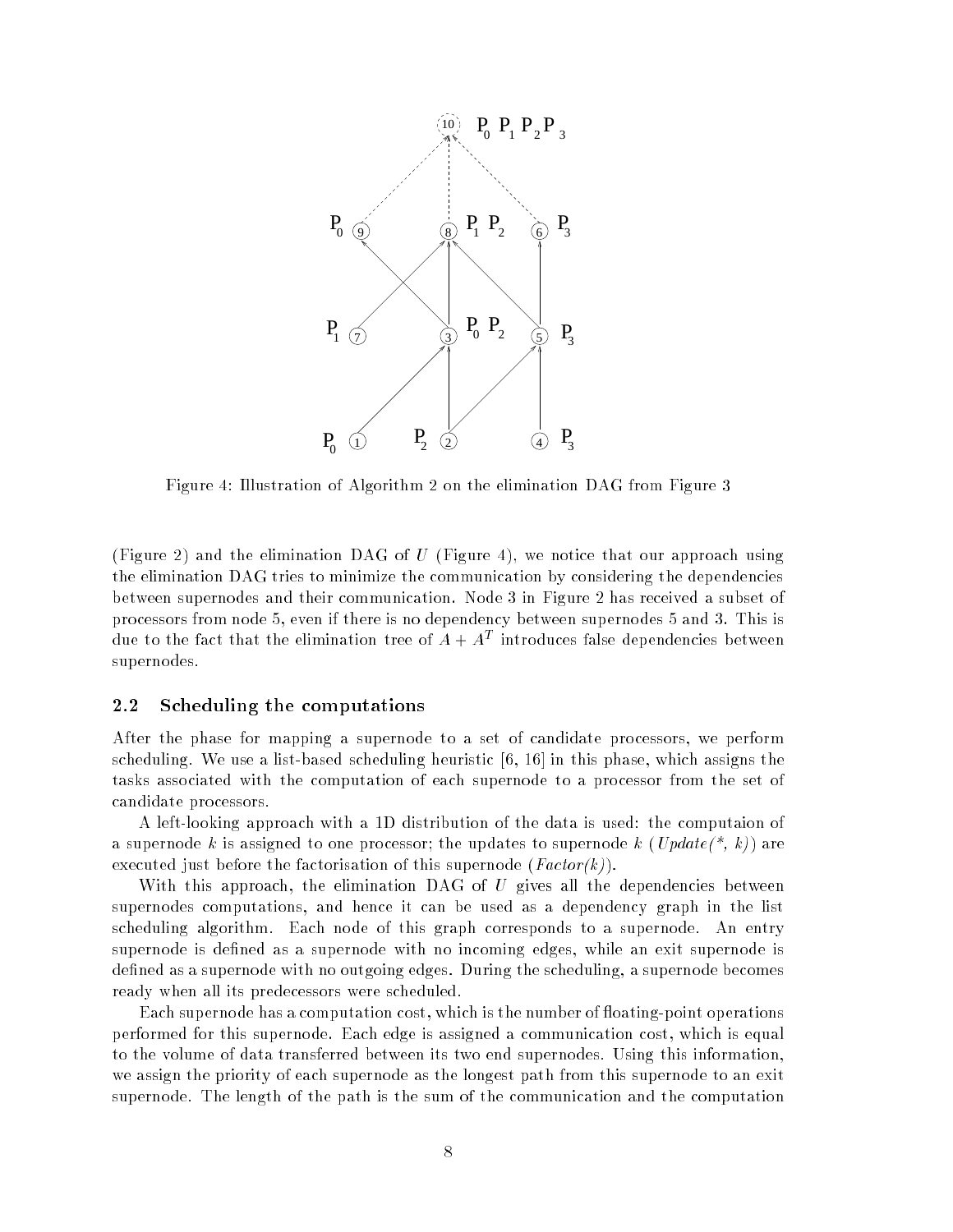osts of its 
onstituent edges and supernodes.

For ea
h pro
essor we maintain a list of ready supernodes and the pro
essor's start time. At each iteration of the scheduling loop, we select the processor with the earliest start time. From its list of ready supernodes, the supernode with the highest priority is selected (say supernode  $k$ ), and needs to be assigned to one of its candidate processors that can execute it at the earliest time. Thus, we attempt to assign the supernode to each processor in its set of andidate pro
essors, and determine on whi
h pro
essor the 
omputation of this supernode can have the earliest start time. The supernode is then mapped on the selected processor and the tasks associated with its computation (tasks  $Update(*, k)$  and  $Factor(k)$  can be scheduled as soon as the computation of the last supernode assigned to that processor is finished. To overlap computations and communications, we consider a valid order between tasks  $Update(*, k)$ , and we schedule them in the order in which the data needed from its prede
essors has arrived lo
ally; we dis
uss the valid order further in this se
tion.

The processor start time is updated as the finish time of the supernode scheduled on that processor. If a successor of the current supernode becomes ready for execution, then it is added to the ready list of every pro
essor in its 
andidates set. The s
heduling loop is repeated as long as there exist uns
heduled supernodes.

A valid order between tasks  $Update(j, k)$  is given by the ascending order of the indices  $\eta$  . Using the elimination DAG of  $L^+$  , we can obtain a valid order which uses more accurate information on the dependencies between these tasks.

The following lemma gives the dependency between the updates from two supernodes  $i,i$  to supernode  $\kappa,$  where  $i,i$  are linked by a path in the elimination DAG of  $L^*$  .

**Lemma** 1 Consider supernodes i, i and k such that i is the successor of i in the etimination DAG of  $L^1$  and tasks Update(i, k), Update(i', k) exist. Then task Update(i, k) has to be completed before task  $Update(i', k)$  can start its execution.

**FROOF** As t is the successor of t in the enfinitation DAG of  $L^2$ , then block  $L_i^q$  is nonzero. As tasks  $Update(i, k), Update(i, k)$  exist, we can deduce that blocks  $U_{ik}, U_{i',k}$  are also nonzero.

Task Update(i', k) can begin its execution as soon as all the updates to block  $U_{i'k}$  are finished. As task  $Update(i, k)$  is one of these updates, then this task must modify block  $U_{i'k}$  before task  $Update(i', k)$  can start its execution.

Let  $i$ ,  $i$  be two supernodes such that  $i$   $<$   $i$  . If there is no path from  $i$  to  $i$  in the elimination DAG of  $L^+$ , then block  $L_{i'i}$  is zero. Consider another hode  $\kappa$  such that tasks Update(i, k), Update(i', k) exist. Then there is no dependency between the two tasks, as task Update(i, k) does not modify block  $U_{i'k}$  necessary for the execution of task Update(i', k). From these results, the dependencies can be defined as follows :

- There is a task  $Update(i, k)$  for each  $U_{ik} \neq 0$  and  $1 \leq i < k \leq N$ .
- There is a dependency from  $Update(i, k)$  to  $Update(i, k)$  if i' is the successor of i in the elimination DAG of  $L^{\pi}$ .
- There is a dependency from  $Update(i, k)$  to  $Factor(k)$  if i is an exit node, or the sinaliest successor  $\gamma$  of  $i$  in the elimination DAG of  $L^-$  is no smaller than  $\kappa$ .

We illustrate in Figure 5 these rules by computing the dependencies between the tasks asso
iated with supernode 8 for the matrix in Figure 1. Before fa
torizing this supernode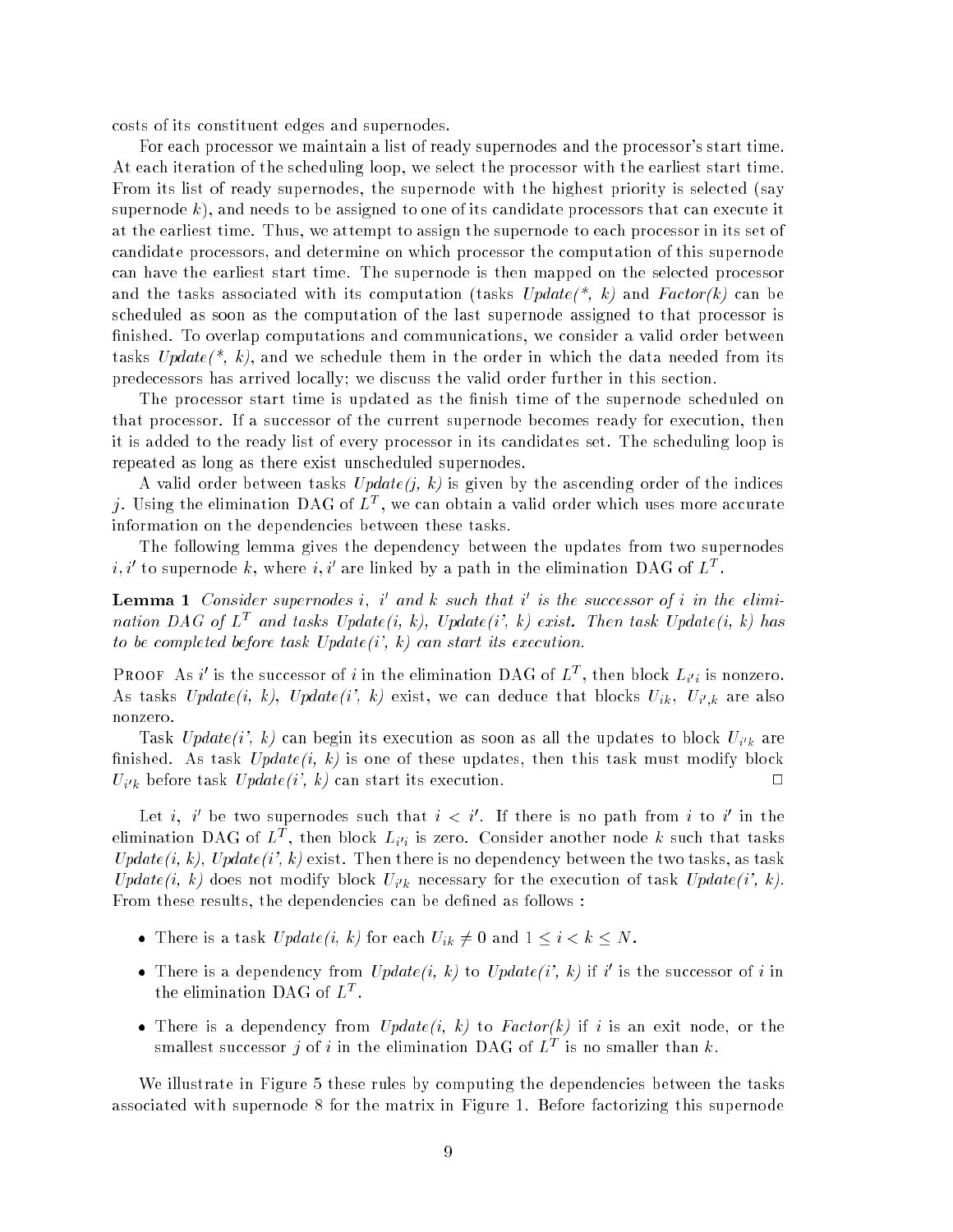(task  $Factor(8)$  in the dependency graph), supernode 8 is updated by supernodes 1, 2, 3, 5 and 7. A valid order of these updates is given by the as
ending order of the sour
e supernodes in the updates 1; 2; 3; 5; 7. However, an order exhibiting more parallelism is the order using the elimination DAG. Hence, there is a dependency from  $Update(1, 8)$  to  $Update(3, 8)$ because 5 is the successor of 1 in the enimination DAG of  $L^-$  (the enimination DAG of  $L^-$  is presented in Figure 6). But there is no dependency between  $Update(2, 8)$  and  $Update(3, 8)$ because there is no path from 2 to 3 in the elimination DAG of  $L^2$ .



Figure 5: Illustration of several dependencies involved in the factorization of supernode 8 for the matrix in Figure 1



Figure o: Elimination DAG of  $L^+$  corresponding to the matrix in Figure 1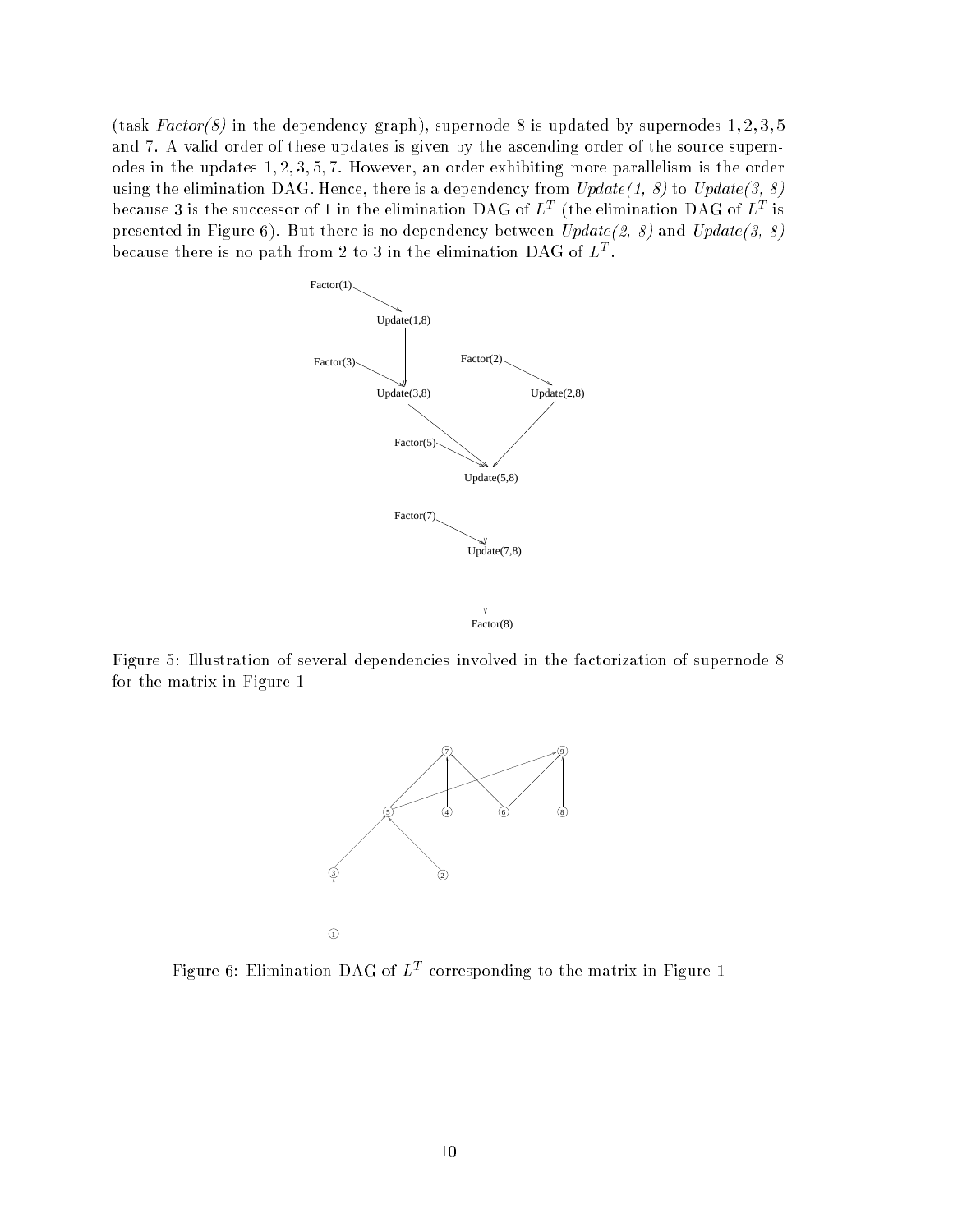| Matrix               | Order | nnz(A)  | $nnz(L+U-I)$  | Flops         |
|----------------------|-------|---------|---------------|---------------|
|                      |       |         | $\times 10^6$ | $\times 10^9$ |
| af23560              | 23650 | 460598  | 12.8          | 5.41          |
| bbmat                | 38744 | 1771722 | 36.2          | 27.80         |
| ex11                 | 16614 | 1096948 | 14.1          | 5.99          |
| onetone1             | 62424 | 1717792 | 11.8          | 0.90          |
| onetone <sub>2</sub> | 36057 | 227628  | 1.3           | 0.23          |
| rma10                | 46835 | 2374001 | 14.7          | 1.60          |
| venkat01             | 62424 | 1717792 | 11.8          | 2.41          |
| wang4                | 26064 | 177196  | 27.7          | 8.78          |

Table 1: Ben
hmark matri
es.

#### 3Experimental results

In this section, we present the experimental results obtained when applying the new scheduling te
hniques on the real world matri
es. We tested the new fa
torization method on an IBM SP RS/6000 distributed memory machine at NERSC. The system contains 2944 compute pro
essors distributed among 184 ompute nodes. Ea
h pro
essor is lo
ked at 375 Mhz and has a peak performan
e of 1:5 GFlops. Ea
h node has 16 to 64 Gbytes of shared memory. We used several medium and large matrices from a variety of application domains. These matrices and their characteristics are presented in table 1, which includes the matrix order, the number of nonzeros in the matrix  $A$ , the number of nonzeros in the factors  $L$ and  $U$ , and the number of floating-point operations.

Table 2 presents the size of the supernodal graph and its symmetric pruned graph. The se
ond and the third olumns list the number of nodes and edges in the supernodal graph of  $U$ . The fourth column lists the number of edges in the symmetric pruned graph of U. The fth and the sixth 
olumns list the number of entry and exit supernodes in the symmetric pruned graph of  $U$ . For all our test matrices, the supernodal symmetric pruned graph of U is much smaller than the supernodal graph of  $U$ . Very often, there are one order of magnitude fewer edges than in the supernodal graph of  $U$ . Three of the test matrices (ex11, venkat01 and wang4) are stru
turally symmetri
, in whi
h 
ase the pruned graph is a tree. Computing the symmetric pruned graph takes very little time, and this time is in
luded in the s
heduling time overhead reported in Figure 7 and Table 5.

We now 
ompare the performan
e of the new fa
torization algorithm (referred as SCHED) to the factorization algorithm in SuperLU\_DIST (referred as SLUD). In particular, we compare the load balan
e, the amount of 
ommuni
ation and the runtime.

For both algorithms, the preprocessing steps are the same. These include a step to permute large entries on the diagonal (using the routine  $MC64$  [3]), followed by a symetric permutation to preserve the sparsity (using multiple minimum degree algorithm applied on  $A + A^*$  [13]) and the symbolic factorization to get the structures of  $L$  and  $U$ . Only the numerical factorization phase is different in the two approaches. This includes the matrix distribution and the actual factorization. After the preprocessing steps, SLUD distributes the data among processors using a 2D block-cyclic distribution on a 2D grid of processors. Locally on the set of owner processors, each supernode of L is stored in a column oriented format, while each supernode of  $U$  is stored in a row oriented format. This storage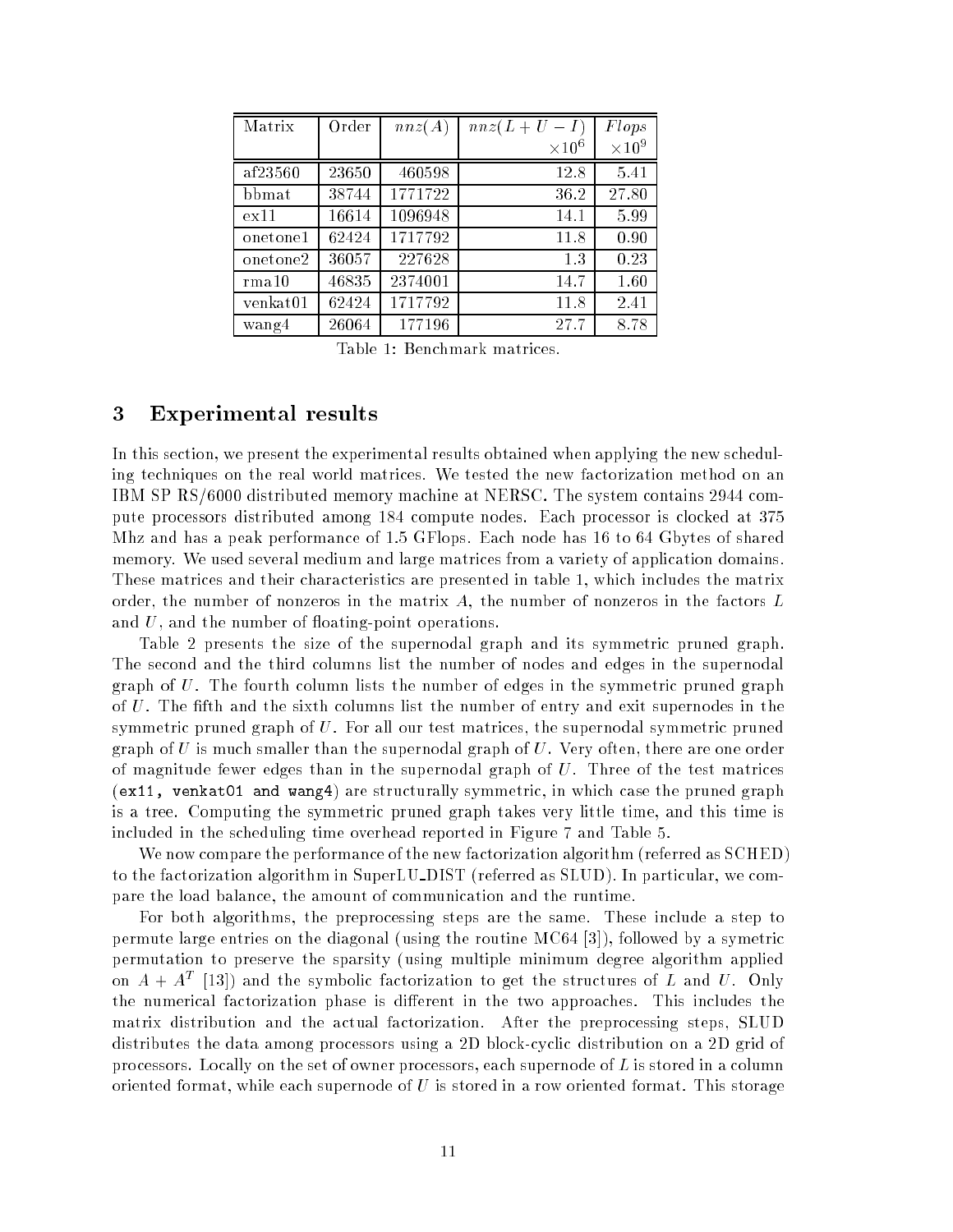| Matrix               | $# \text{snodes}$ | $\#edges$ | $\#edges$ | $#$ entries | #exists   |
|----------------------|-------------------|-----------|-----------|-------------|-----------|
|                      |                   | G(SNU)    | G(pr SNU) | G(pr SNU)   | G(pr SNU) |
| af23560              | 10543             | 78962     | 10700     | 7482        |           |
| bbmat                | 12726             | 214767    | 16944     | 5451        |           |
| ex11                 | 2597              | 23603     | 2596      | 678         |           |
| onetone1             | 22370             | 123427    | 37323     | 10274       | 611       |
| onetone <sub>2</sub> | 21682             | 69098     | 27602     | 10426       | 611       |
| $r$ ma $10$          | 7861              | 33265     | 7862      | 3045        |           |
| venkat01             | 13570             | 61348     | 13569     | 4116        |           |
| wang4                | 16302             | 89082     | 16301     | 11710       |           |

Table 2: Characteristics of the graphs.  $G(SNU)$  is the supernodal graph of  $U$ .  $G(pr SNU)$ is the symetric pruned supernodal graph of U.

|                |              | $P = 4$ | $P = 16$ | $P = 32$ | $P = 64$ | P<br>$= 128$ |
|----------------|--------------|---------|----------|----------|----------|--------------|
| af23560        | <b>SCHED</b> | 0.91    | 0.96     | 0.91     | 0.75     | 0.52         |
|                | SLUD         | 0.94    | 0.81     | 0.75     | 0.62     | 0.58         |
| $_{\rm bbmat}$ | SCHED        | 0.99    | 0.88     | 0.82     | 0.79     | 0.62         |
|                | <b>SLUD</b>  | 0.97    | 0.91     | 0.80     | 0.65     | 0.60         |
| ex11           | SCHED        | 0.98    | 0.85     | 0.69     | 0.54     | 0.32         |
|                | SLUD         | 0.97    | 0.93     | 0.83     | 0.67     | 0.52         |
| onetone1       | <b>SCHED</b> | 0.94    | 0.74     | 0.49     | 0.48     | 0.24         |
|                | SLUD         | 0.86    | 0.83     | 0.66     | 0.50     | 0.45         |
| onetone2       | SCHED        | 0.83    | 0.46     | 0.40     | 0.31     | 0.16         |
|                | SLUD         | 0.81    | 0.64     | 0.59     | 0.40     | 0.21         |
| rma10          | SCHED        | 0.88    | 0.70     | 0.49     | 0.66     | 0.48         |
|                | SLUD         | 0.89    | 0.70     | 0.67     | 0.49     | 0.43         |
| venkat01       | SCHED        | 0.95    | 0.91     | 0.90     | 0.63     | 0.37         |
|                | <b>SLUD</b>  | 0.93    | 0.75     | 0.74     | 0.56     | 0.47         |
| wang4          | SCHED        | 0.98    | 0.90     | 0.76     | 0.87     | 0.52         |
|                | SLUD         | 0.99    | 0.91     | 0.86     | 0.75     | 0.60         |

Table 3: Load balan
e results.

scheme fits well the right-looking factorization. In SCHED, a master processor executes the scheduling algorithm, and then sends the necessary information to all the other processors to guide the numerical factorization. Each supernode is distributed on its owner processor, and is stored using a column oriented format, for both  $L$  and  $U$ . This storage is well adapted to the left-looking factorization. After the distribution, the numerical factotorization is performed using the valid task order established by the s
heduling algorithm.

To evaluate the load balan
e, we 
onsider the load asso
iated with a pro
essor as being the number of floating-point operations performed on this processor. As described in [11], the load balan
e fa
tor 
an be 
omputed as the average load divided by the maximum load among all the processors. Thus, the closer is this factor to 1, the better is the load balance. Table 3 shows the load balance factors. Compared with the 2D block-cyclic mapping, the proportional mapping algorithm usually improves load balan
e, with very few ex
eptions.

Table 4 compares the amount of communication of the two algorithms. For each matrix, we report the average ommuni
ation volume and the average number of messages per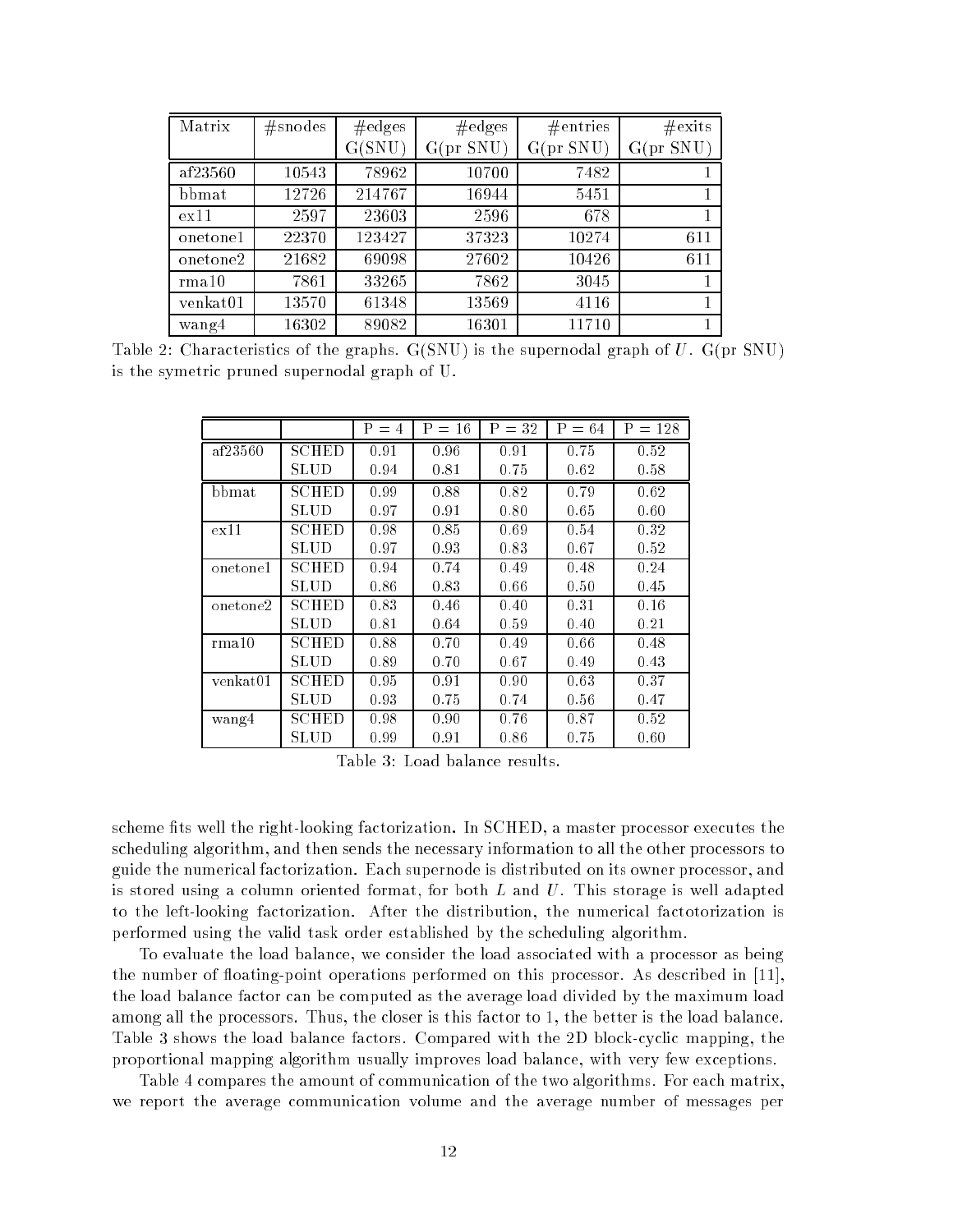|                    |                  | $\overline{P=4}$   | $P = 16$ | $P = 32$ | $P = 64$          | $P = 128$ |
|--------------------|------------------|--------------------|----------|----------|-------------------|-----------|
| af23560            | <b>SCHED Vol</b> | 20.83              | 22.27    | 18.47    | 14.04             | 8.20      |
|                    | SLUD Vol         | 27.27              | 21.25    | 16.38    | 13.01             | 8.13      |
|                    | $SCHED$ #Mess    | 5647               | 2474     | 1869     | 1465              | 1250      |
|                    | $SLUD \#Mess$    | 26185              | 36350    | 26632    | 33638             | 20301     |
| bbmat              | <b>SCHED Vol</b> | 90.69              | 81.75    | 75.00    | 53.50             | 49.98     |
|                    | SLUD Vol         | 81.53              | 62.67    | 51.23    | 38.09             | 27.77     |
|                    | $SCHED$ #Mess    | 9663               | 3931     | 3307     | 2469              | 2442      |
|                    | $SLUD \#Mess$    | 31719              | 45815    | 37640    | 46521             | 32686     |
| ex11               | <b>SCHED Vol</b> | $\overline{25.72}$ | 25.98    | 23.15    | 13.57             | 9.71      |
|                    | SLUD Vol         | $25.02\,$          | 19.44    | 15.45    | 11.98             | $8.00\,$  |
|                    | $SCHED$ #Mess    | 2435               | 1002     | 907      | 615               | 586       |
|                    | $SLUD \#Mess$    | 6486               | 9336     | 7247     | 9023              | 5639      |
| onetonel           | <b>SCHED Vol</b> | 7.90               | 6.59     | 6.20     | 5.95              | 3.94      |
|                    | SLUD Vol         | 7.56               | 5.82     | 4.16     | 3.56              | 2.26      |
|                    | $SCHED$ #Mess    | 46303              | 2859     | $3\,115$ | 3856              | 2653      |
|                    | $SLUD \# Mess$   | 47639              | 57738    | 37322    | 50682             | 29359     |
| onetone2           | <b>SCHED Vol</b> | 3.58               | 2.90     | 2.24     | 1.29              | 0.96      |
|                    | SLUD Vol         | 4.16               | $3.25\,$ | 2.20     | 2.05              | 1.20      |
|                    | $SCHED$ #Mess    | 14601              | 1934     | 2052     | 881               | 701       |
|                    | $SLUD \#Mess$    | 46173              | 53654    | 32701    | 45379             | 24176     |
| $rma1\overline{0}$ | <b>SCHED Vol</b> | 13.64              | 8.37     | 6.69     | $\overline{5.13}$ | 3.33      |
|                    | SLUD Vol         | 21.73              | 16.98    | 11.14    | 10.33             | 5.52      |
|                    | $SCHED$ #Mess    | 1861               | 839      | 719      | 566               | 469       |
|                    | $SLUD \#Mess$    | 19049              | 23743    | 14890    | 19717             | 10631     |
| venkat01           | <b>SCHED Vol</b> | 14.95              | 9.86     | 8.50     | 7.29              | 4.04      |
|                    | SLUD Vol         | 27.65              | 21.33    | 14.00    | 12.62             | 6.91      |
|                    | $SCHED$ #Mess    | 1505               | 545      | 632      | 627               | 428       |
|                    | $SLUD \#Mess$    | 33556              | 42675    | 26918    | 35343             | 19143     |
| wang4              | <b>SCHED Vol</b> | 34.41              | 33.34    | 32.85    | 24.29             | 22.17     |
|                    | SLUD Vol         | 24.59              | 18.91    | 14.78    | 11.47             | 8.07      |
|                    | $SCHED$ #Mess    | $12308\,$          | 2703     | 2684     | 2038              | 2123      |
|                    | $SLUD \#Mess$    | 39470              | 50035    | 32983    | 43182             | 24582     |

Table 4: Average 
ommuni
ation volume and number of messages per pro
essor.

pro
essor. For all the test matri
es, SCHED leads to a large redu
tion in the number of messages. Usually the average number of messages increases with the increasing number of processors up to 16 or 32, and then it starts decreasing. On the other hand, the volume of ommuni
ation for SCHED is not always smaller than for SLUD. Sometimes SCHED is better and sometimes SLUD is better. But the difference is not dramatic. The worst case is matrix wang4, for which the SCHED's communication volume is twice more than that of SLUD. These results imply that in SCHED, the message size is usually mu
h bigger than that in SLUD. This is mainly be
ause using the 1D distribution in SCHED, a message contains an entire supernode  $k$  of  $L$ . Whereas in SLUD, a message contains only a part of supernode  $k$  of  $L$ . Therefore, it is important to overlap computation with communication so to avoid the idle time waiting for the messages. This is well addressed in the new s
heduling algorithm.

Finally, we 
ompare the a
tual runtimes in Figure 7. (The runtimes are also tabulated in table 5.) Each plot in the figure corresponds to one matrix with varying number of proces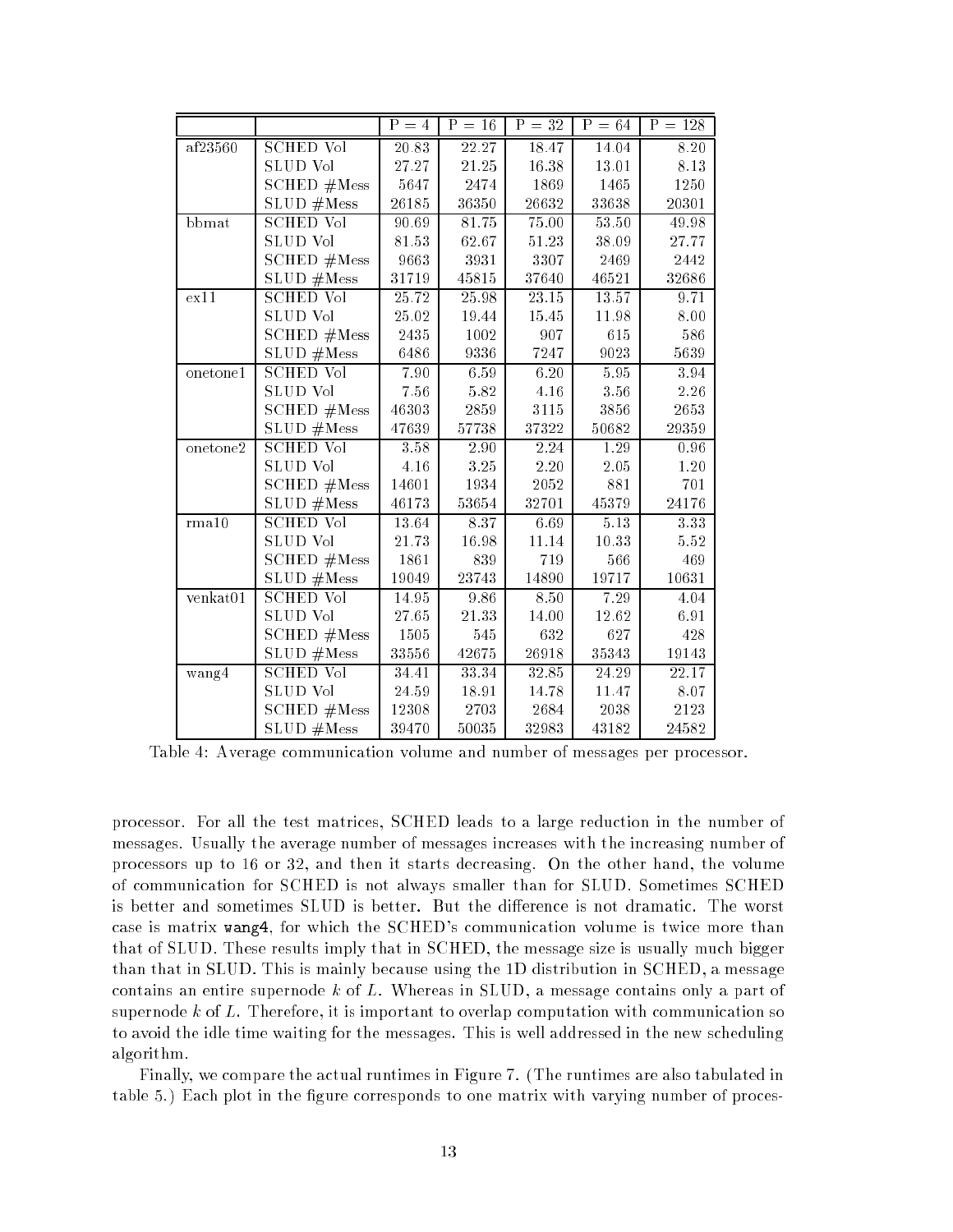sors. Since the two algorithms differ in matrix distribution and numerical factorization, we separately report the distribution time (labeled "dist") and the factorization time (labeled "fact"). We also report the total time which is the sum of the two. SCHED also needs to pay a small cost of scheduling overhead. We report this separately (labeled "schedule"). The reason we do not include this in the total time for SCHED is that when the matrices of the same nonzero stru
ture are fa
torized multiple times, the s
heduling algorithm will only be invoked on
e, and hen
e the 
ost is very small.

On smaller number of pro
essors (less than 16), the distribution time for SCHED can be drastically smaller than that for SLUD, such as matrices af23560, onetone1 and onetone2. This is due to the fact that storing both supernodes of  $L$  and  $U$  in a column oriented format can lead to a more efficient distribution algorithm. But with increasing number of pro
essors, the distribution time for SCHED in
reases, while for SLUD it de
reases. On one processor, the time difference is only in the distribution step. The factorization speed is about the same for both 
odes.

When comparing the total time of both distribution and factorization, SCHED is faster than SLUD for 6 matri
es; it is more than twi
e faster for matrix venkat01. We observed more improvement on a large number of pro
essors, where the total number of messages usually increases. In this case it is even more important to reduce the number of messages, and thus SCHED approach is effective. The time continues to decrease when increasing the number of processors up to 64. Beyond 64 processors, only the time for bbmat continues to de
rease. This implies that this set of test matri
es is not large enough to demonstrate s
alability of the algorithms. In the future, we will test larger matri
es.

For ex11 and bbmat, SLUD is faster than SCHED. These two matrices are relatively denser than the other matri
es. We suspe
t that these matri
es exhibit limited amount of parallelism to be exploited in a left-looking algorithm with a 1D distribution. The 2D block-cyclic distribution used by SLUD can exploit more parallelism. As part of the future work, we will study the performan
e impa
t on denser matri
es when using a 1D partition or a 2D partition (the 2D partition was shown to be more s
alable for dense matri
es). We will also evaluate the paralelism available in a left-looking algorithm versus a right-looking algorithm.

#### 4Con
lusions and future work

In this paper we present a new assignment and static scheduling algorithm for sparse LU factorization with static pivoting. This algorithm uses the symmetric pruned graphs of  $L^T$ and  $U$  to represent the dependencies between computations, thus exploiting the parallelism due to the sparsity and asymmetry of the matrix. Experimental results show that our approa
h leads to a large redu
tion in the number of messages, and for very sparse matri
es the performan
e ompares favorably to that of the SuperLU DIST solver on the IBM SP RS/6000 machine. Furthermore, the proposed scheduling algorithm is easy to implement and is fast, with its time complexity linear in the size of the input DAG, i.e., the symmetric pruned graph of U.

In an earlier work comparing  $\operatorname{SuperLU\_DIST}$  and  $\operatorname{MUMPS}$  [1], it was found that  $\operatorname{MUMPS}$ is faster for smaller numbers of pro
essors (e.g., up to 64 on a Cray T3E), but SuperLU DIST is faster for larger numbers of pro
essors and shows better s
alability. The new fa
torization algorithm SCHED in this paper usually performs better than SuperLU\_DIST, especially for sparser matri
es and larger ma
hines. Therefore, it ompares favorably with MUMPS for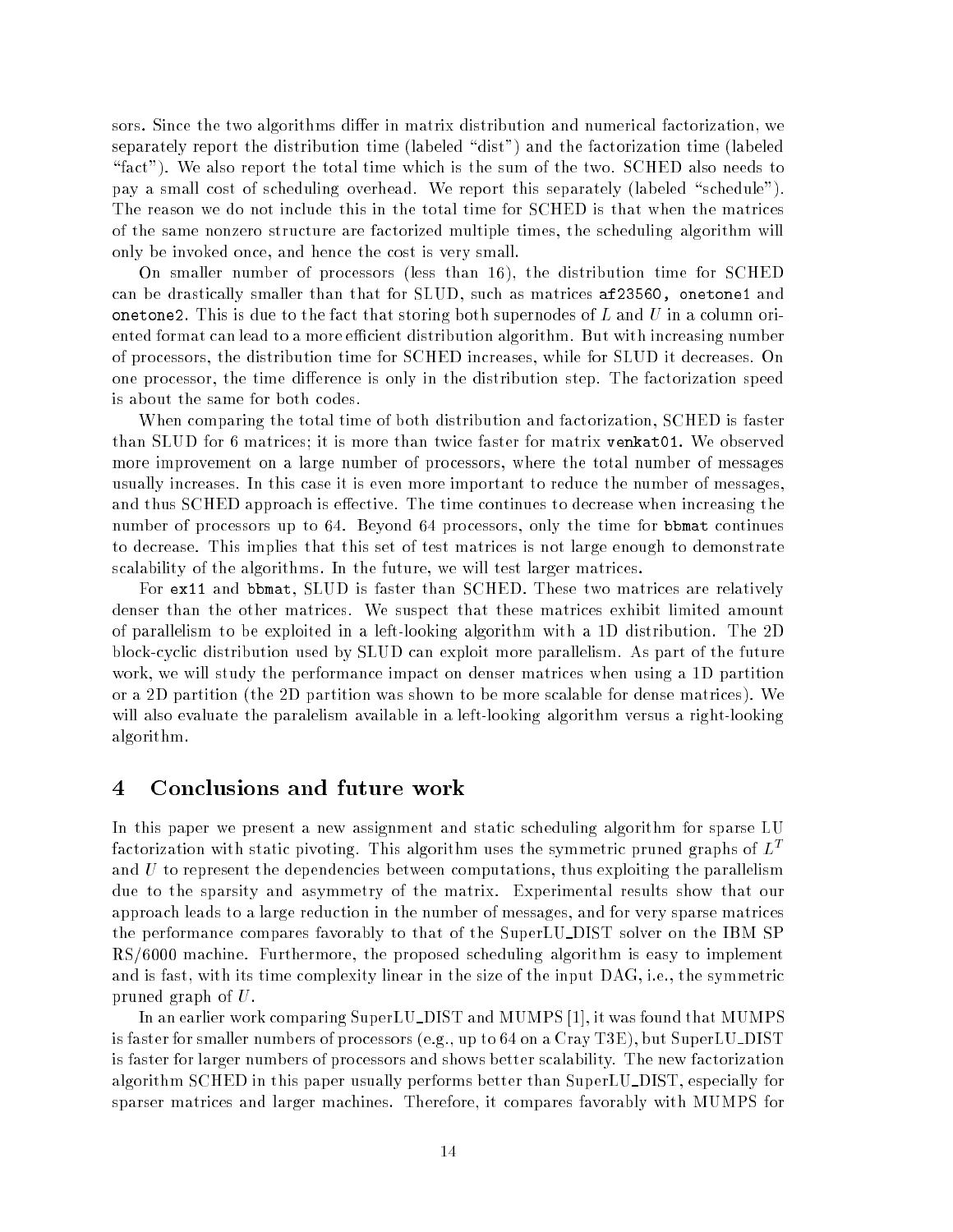

Figure 7: Comparison of the runtime between SCHED and SLUD.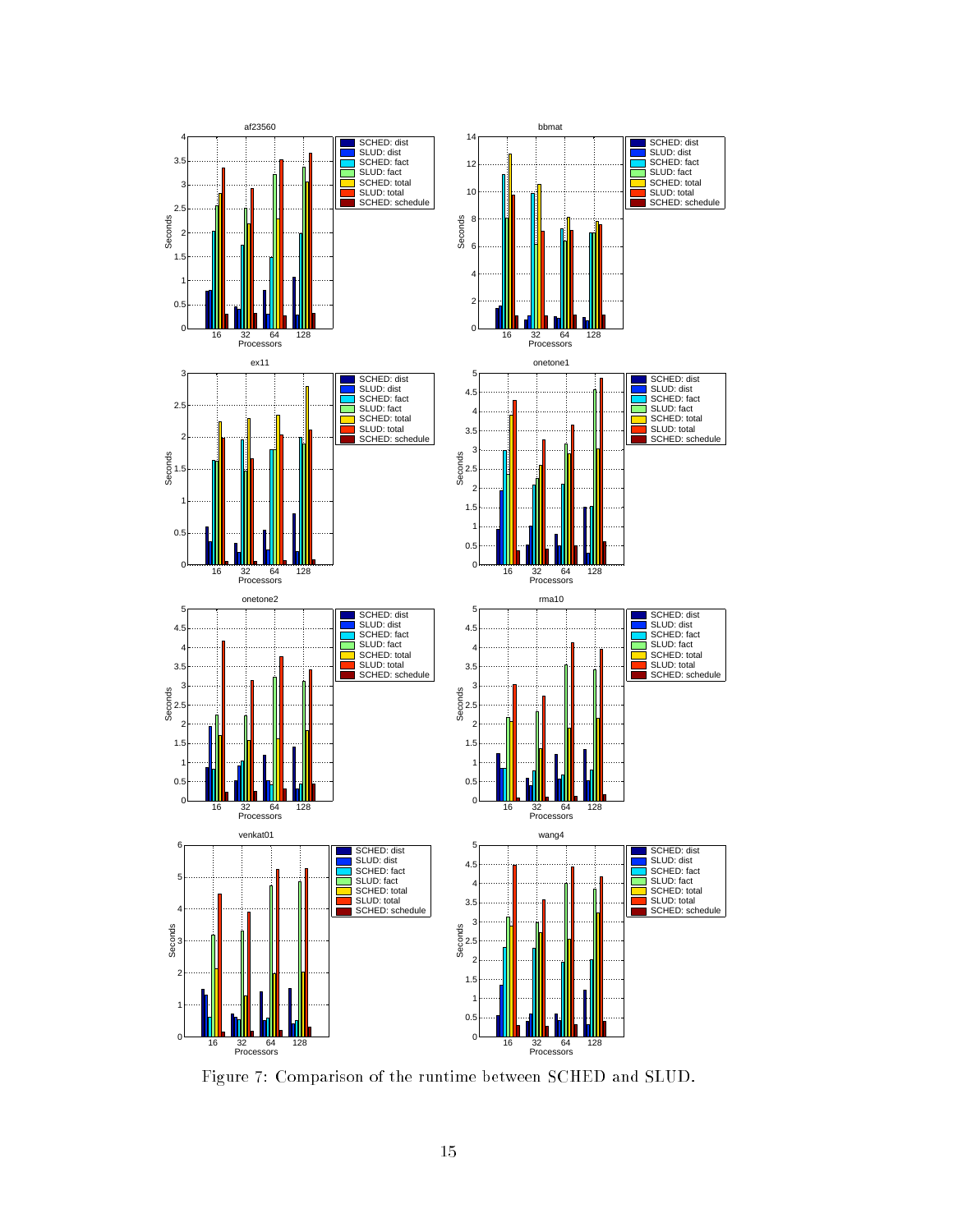|          |              | $P = 1$ | $P = 4$  | $P = 16$ | $P = 32$ | $P = 64$ | $P = 128$ |
|----------|--------------|---------|----------|----------|----------|----------|-----------|
| af23560  | schedule     | 0.21    | 0.20     | 0.30     | 0.32     | 0.27     | 0.32      |
|          | <b>SCHED</b> | 13.19   | 4.51     | 2.82     | 2.19     | 2.29     | 1.99      |
|          | <b>SLUD</b>  | 17.38   | 6.05     | 3.36     | 2.93     | 3.53     | 3.38      |
| bbmat    | schedule     | 0.90    | 0.88     | 0.92     | 0.93     | 0.99     | 1.02      |
|          | <b>SCHED</b> | 75.75   | 34.28    | 12.75    | 9.53     | 8.17     | 7.83      |
|          | SLUD         | 82.78   | 24.27    | 9.74     | 7.13     | 7.16     | 7.60      |
| ex11     | schedule     | 0.10    | 0.05     | 0.06     | 0.06     | 0.07     | 0.08      |
|          | <b>SCHED</b> | 11.55   | 4.20     | 2.24     | 2.30     | 2.35     | 2.80      |
|          | SLUD         | 11.14   | 3.96     | 1.99     | 1.67     | 2.04     | 2.11      |
| onetonel | schedule     | 0.36    | 0.32     | 0.37     | 0.42     | 0.51     | 0.60      |
|          | <b>SCHED</b> | 9.78    | 4.40     | 3.91     | 2.61     | 2.90     | 3.04      |
|          | <b>SLUD</b>  | 34.13   | 10.21    | 4.30     | 3.27     | 3.65     | 4.88      |
| onetone2 | schedule     | 0.27    | 0.20     | 0.22     | 0.26     | 0.32     | 0.45      |
|          | <b>SCHED</b> | 3.07    | 1.73     | 1.71     | 1.58     | 1.63     | 1.84      |
|          | <b>SLUD</b>  | 27.27   | 8.88     | 4.18     | 3.14     | 3.77     | 3.43      |
| rma10    | schedule     | 0.19    | 0.09     | 0.09     | 0.10     | 0.13     | 0.17      |
|          | <b>SCHED</b> | 6.45    | 2.38     | 2.08     | 1.37     | 1.89     | 2.15      |
|          | <b>SLUD</b>  | 8.43    | 3.94     | 3.04     | 2.74     | 4.13     | 3.95      |
| venkat01 | schedule     | 0.18    | 0.14     | 0.16     | 0.18     | 0.21     | 0.30      |
|          | <b>SCHED</b> | 8.68    | $3.22\,$ | 2.13     | 1.28     | 1.99     | 2.03      |
|          | <b>SLUD</b>  | 16.73   | 6.75     | 4.48     | $3\;92$  | 5.25     | $5.28\,$  |
| wang4    | schedule     | 0.26    | 0.21     | 0.30     | 0.28     | 0.33     | 0.40      |
|          | <b>SCHED</b> | 19.27   | 5.60     | 2.89     | 2.73     | 2.55     | 3.23      |
|          | <b>SLUD</b>  | 30.57   | 9.20     | 4.47     | 3.57     | 4.43     | 4.18      |

Table 5: Schedule time in seconds (schedule), total numerical factorization time in seconds (in
luding data distribution time) on the IBM SP RS/6000.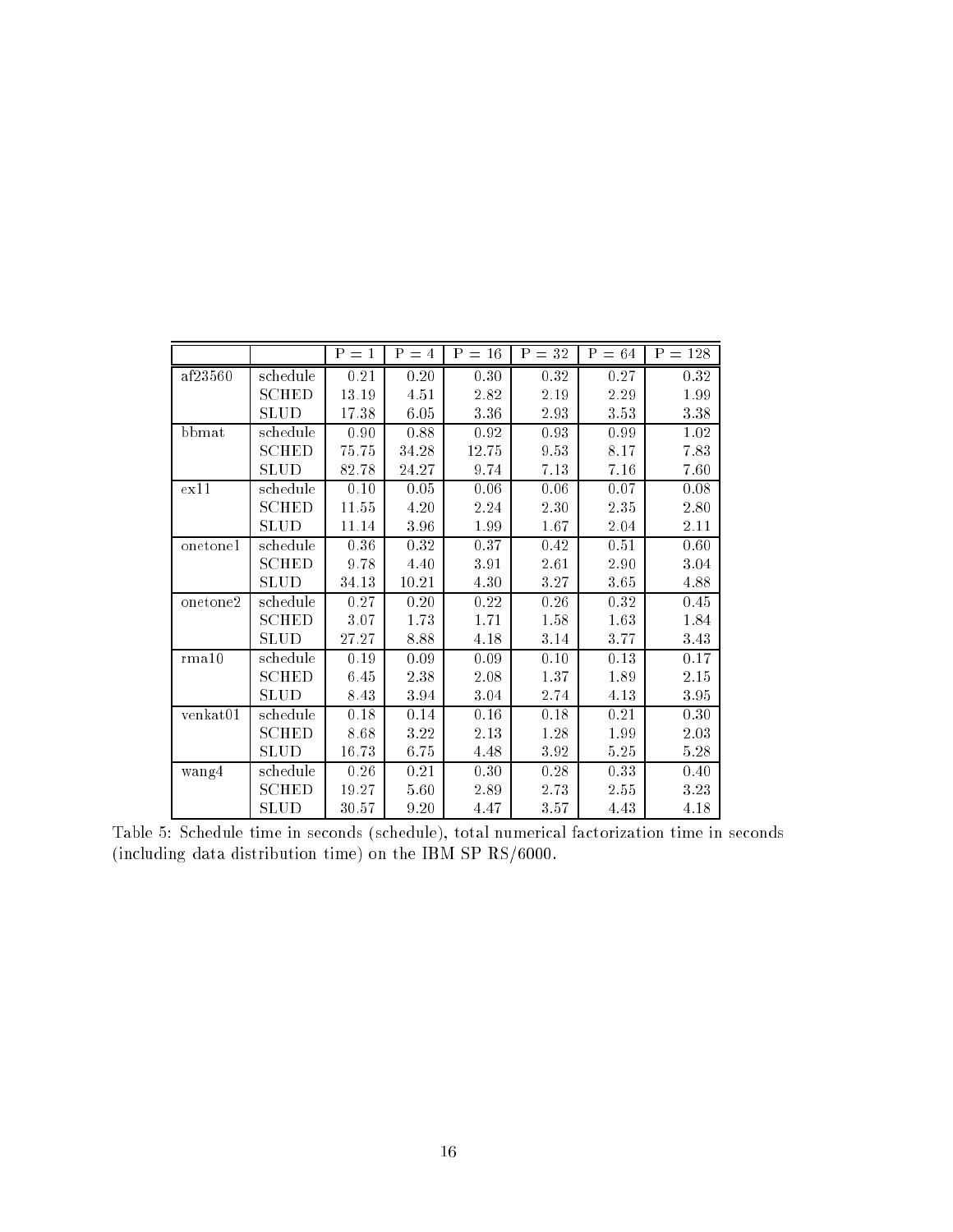large numbers of pro
essors.

Future work remains to improve the performan
e of the new approa
h and several avenues can be explored. A more accurate performance model should be developped in order to effectively use the list scheduling algorithm and to reduce the processor's idle time. More optimizations 
an be done to better overlap 
omputation and 
ommuni
ation. Methods for ontrolling the memory requirement on ea
h pro
essor will be analyzed and implemented, which can improve the memory usage of the left-looking scheme.

To speed up the numerical factorization for denser matrices, we plan to extend our methods so that both 1D and 2D distributions will be used. During the list s
heduling algorithm, the computation of each supernode will be assigned to one processor (in 1D distribution) or several pro
essors (in 2D distribution), depending on the workload asso
iated to this supernode and the number of pro
essors in the set of andidate pro
essors. Thus both task and data parallelism will be exploited in the program.

One final remark is about the choice of the algorithm – when to use SCHED and when to use SLUD, sin
e both have merits. As we mentioned earlier, we think SCHED performs better for sparser problems. So we sort the matrices in terms of density, which is defined as  $nnz(L+U)/n$ , and plot the performance gain of SURED over SLUD in figure 8. If our onje
ture was true, ea
h line would in
rease monotonously with in
reasing density. We somewhat see this trend, with some exceptions, such as matrices af23560 and wang4, orresponding to the two dips in the plots. These two matri
es are relatively dense, but SCHED performs better. We admit that the performance gain is a complex function of the input matrix and the two different algorithms. More factors than just sparsity affect the performance. It remains an open question to predict performance of different algorithms from the input matrix in order to help choose the right algorithm. For this, we plan to in
lude a mu
h larger set of matri
es and analyze the global trend.



Figure 8: The ratio of the total time SCHED over SLUD.